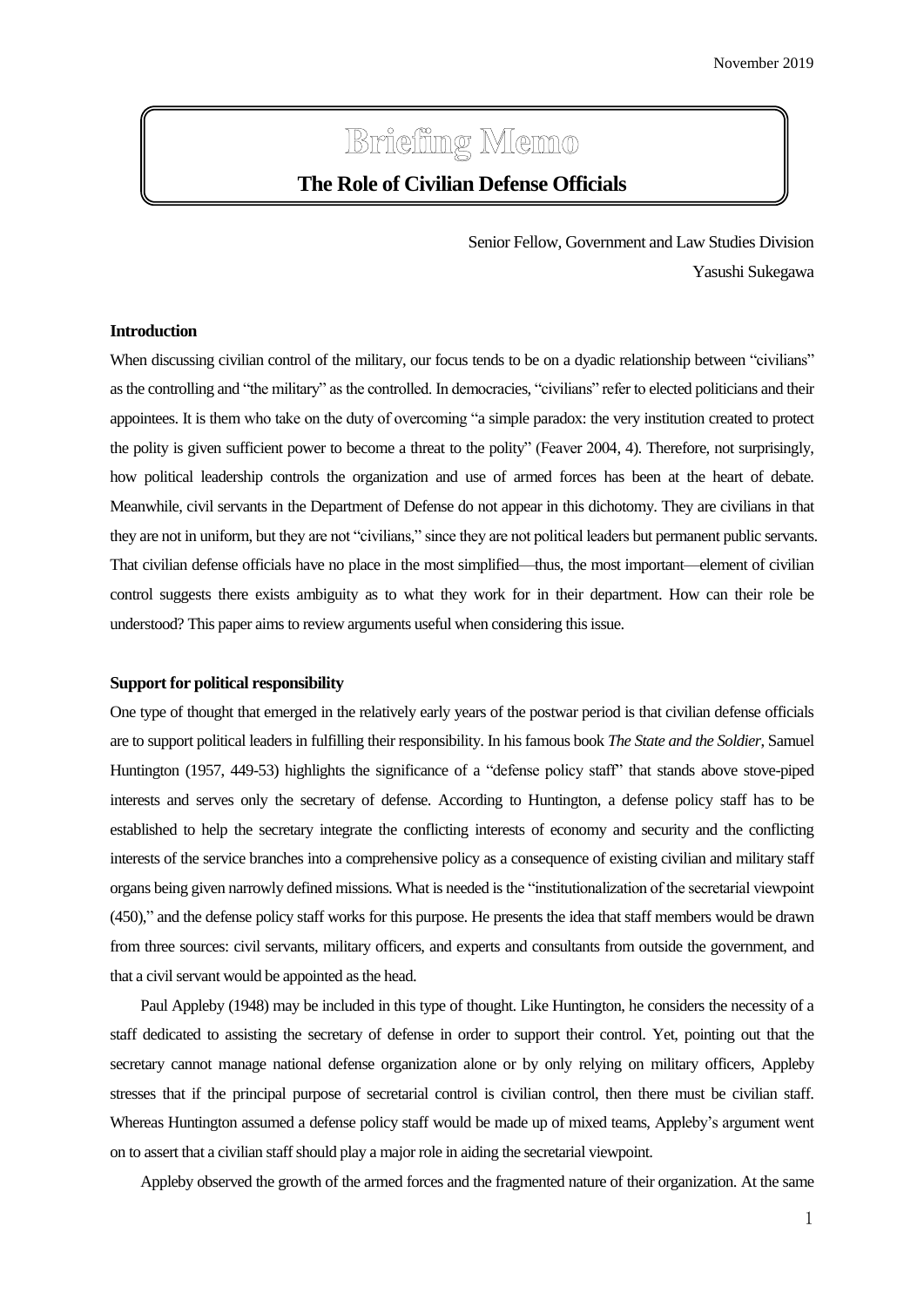time, he was aware of an increase in the size and complexity of the administration caused by the increasing size and complexity of society, which in turn had made civilian control of the military an even more complex process. Civilian control must overcome the issues of comprehensiveness and complexity. In Appleby's view, the civilian staff is expected to offer plans and alternatives on organization and policy to political leaders such as the president and the secretary of defense. The reason that he thinks it appropriate to have civilian staff involved in broad areas of responsibility is because the advice political leaders need is not limited to any specific area. To borrow his words, the staff that assists political leaders should be a "general staff of civilian character (85)" rather than civilian experts or the military general staff.

#### **An oversight mechanism**

A second image of civilian staff is as a tool used to enable political leaders to control the military. This view is typically derived from arguments that employ Agency Theory to explain civil-military relations. Peter Feaver (2004) offers a useful understanding of civilian control by developing a two-party game between a civilian principal and a military agent. Here is a much simplified of this game with the aim to provide a brief picture of agency theoretical argument (for the precise description of this theory, see Feaver, 102-12).

The civilian principal and the military agent are assumed to have different preferences; the military chooses whether to act in the civilian's interests or prioritize its own. In other words, the military chooses between working and shirking. Another assumption is that the military payoff of working (*w*) is smaller than the payoff of shirking (*s*) (*w*<*s*). Feaver also introduces variables such as the probability of detecting military shirking (*a*), the probability of punishing shirking (*g*), and the severity of the punishment (*p*). Since these three variables multiplied together (*agp*) stand for the risk of shirking, the expected gain for the military from shirking is *s*–*agp*. In the situation of *w*>*s*–*agp*, the military works for the civilian. Therefore, the civilian needs to maintain this situation by adopting a policy of giving rewards (increasing the value of  $w$ ), intensifying monitoring (increasing the value of  $a$ ), or inflicting punishment should the military not follow civilian directions (increasing the value of *p*). However, it might be difficult for the civilian to freely set the values of *a* and *p*. For one thing, intense oversight may cause higher costs of administration and supervision. For another, the military's possible resistance to punishment could bring about a political risk.

As oversight mechanisms to prevent and detect shirking, Feaver suggests: 1) "contract incentives," 2) "screening and selection" using human resources control measures such as recruitment and promotion as leverage, 3) "fire alarms" that inform the civilian if shirking is observed, 4) "institutional checks" that establish checkpoints and even veto powers in the decision-making process, 5) "police patrols" that continually monitor the movements of the military, and 6) "revising delegation decision" that intervenes in military's delegated authorities. 1) can increase the value of  $w$ , 3) to 5) can increase the value of  $a$ , and 6) can increase the value of  $p$ . 3) may also have the effect of decreasing the value of *s*. In addition, by recruiting and promoting military officers loyal to the civilian principal, 2) results in *s* approaching *w*. If political leaders intend, civilian defense officials can aid them in some way with these means of oversight. For example, Feaver regards the size of the civilian secretariat in the Office of the Secretary of Defense and the service secretariats as indicators of 5). Civilian defense officials may be tasked to produce drafts for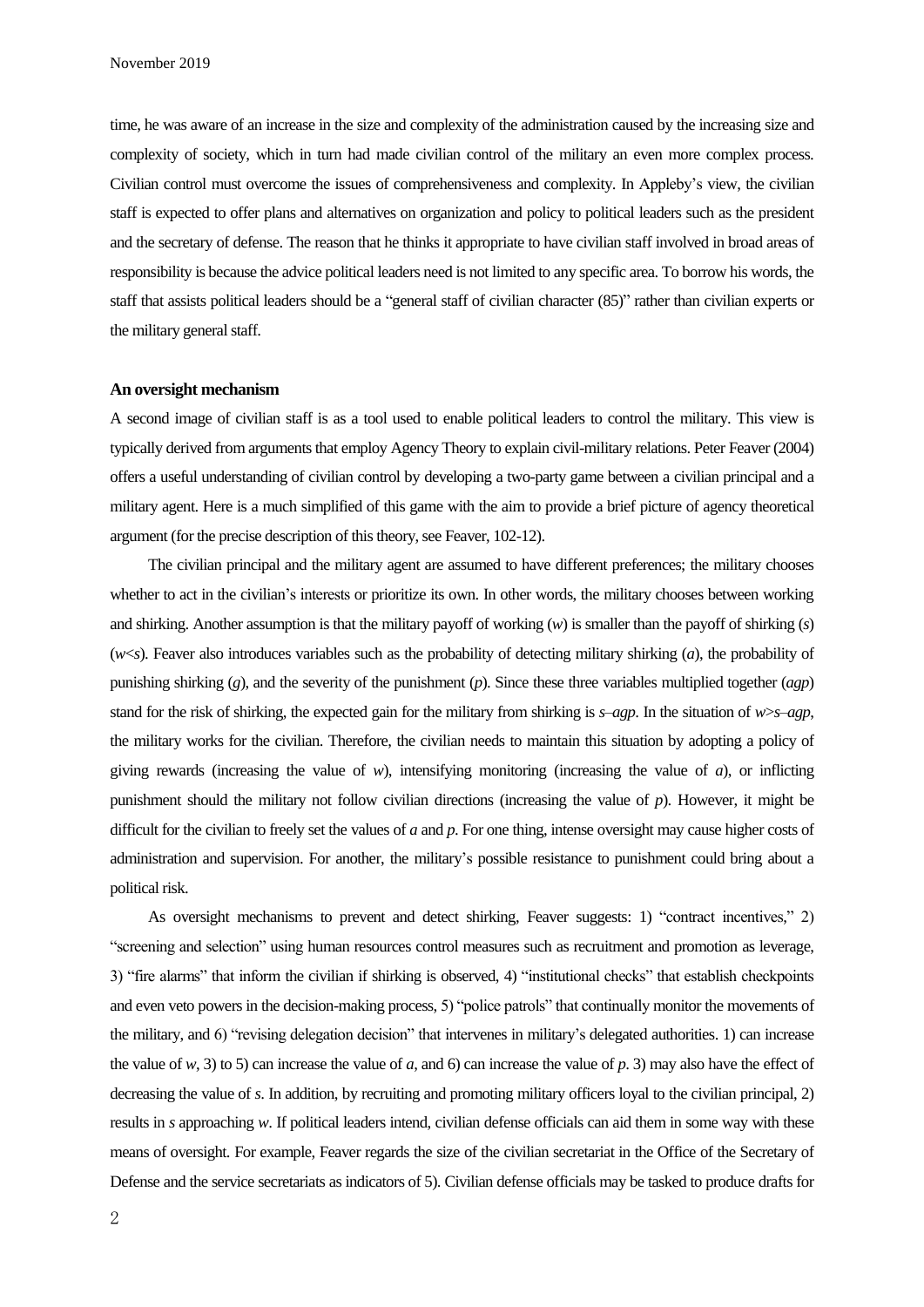November 2019

1) and 2), and also may function as a body for checks, as in 4).

#### **A group of experts**

Third, there are arguments that consider civilian defense officials as a group of experts. The first and second arguments explore where civil servants can be placed in the civilian-military dichotomy. However, based on the principle of democratic control of public administration, civil servants in defense departments are inherently an object of control. The relationship between the civil bureaucracy and the military staff, also an object of control, is fundamentally horizontal. If one believes that the two groups of experts each have their own different expertise, this horizontal relationship becomes an issue of the demarcation of responsibilities in the Department of Defense (functionally separatist approach). There is also a way of creating an organization in which responsibilities are not divided up but shared (functionally fusionist approach).

Douglas Brand's (1999) "integrated ministry" and "unified ministry" are relevant concepts in this regard. In an integrated ministry, views of civil staff and military staff are integrated at the ministerial level. Brand seesit useful for ministers to have and test different advice from the two different groups of experts. The tension between the two is a "natural phenomenon (39)" and even desirable for political leaders in terms of controlling them. On the other hand, Brand emphasizes the danger to political leaders from a unified ministry in which the authority and expertise of the civilian staff and the military staff is combined into one below the ministerial level. In such a Department of Defense, political leaders are presented with, or in a worse case boxed in by, the unified ideas of civil servants and military officers, and thus decisions are virtually made during prior stages. Yet an integrated ministry is not an easy organization to run either, since political leaders must control by themselves groups of experts who tend to be mired in narrow institutional interests.

In contrast to Appleby, who hoped for a civilian staff detached from specific organizational interests, Brand, who has stated that "the best defense counter-experts reside within defense ministries (39)," acknowledges that the civilian defense bureaucracy could possibly provide a counterbalance for the military staff. Richard Kohn (1997, 149-52) notes that political leaders should be supported by a "civilian bureaucracy with sufficient experience and technical expertise," and argues for the necessity of gathering information and advice independent of the military, and at a minimum, having a "second opinion." So, what is the expertise of the civilian defense bureaucracy? While Brand does not seem to go further than saying its responsibility is defined in law, Kohn refers to "[j]udgments about the size and character of the risks a nation faces, whether to institute or practice conscription, what weapons to purchase, and a variety of other choices that invariably possess social, economic, and political implications that go beyond narrow security considerations (150)" as examples of decision questions for which information and advice independent of the military is needed. These can be considered parts of the role of the civilian staff.

#### **Conclusion**

This paper has touched upon three types of thought that indicate the possible role of civil servants in the defense department in broad terms. The first type mainly looks at what staff would be needed in order for political leaders to formulate and implement comprehensive policy. For this reason, civil servants, if they assume this role, are required